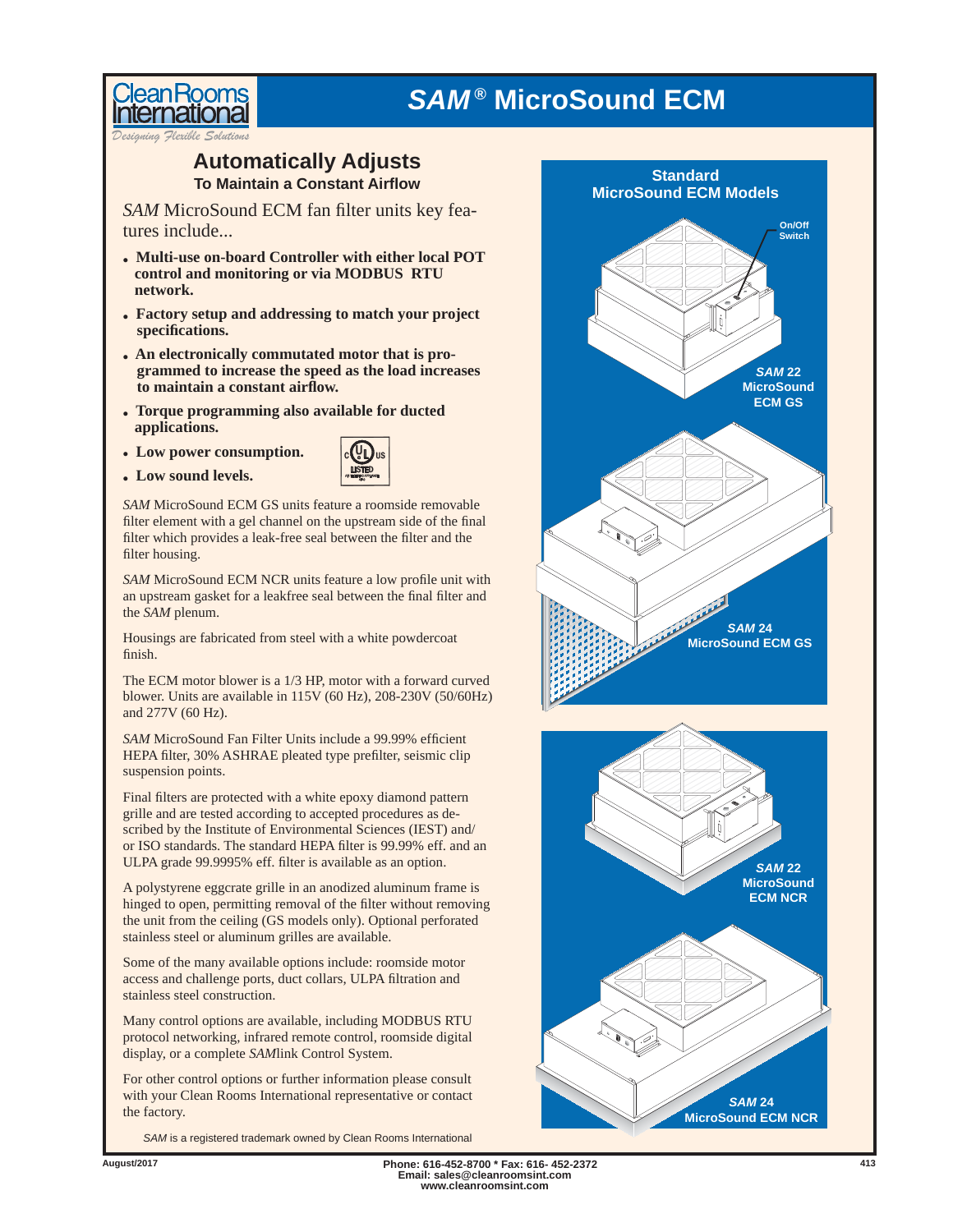## **Data & Specs for** *SAM ®* **MS ECM Models**

*Designing Flexible Solutions*

eanRoom



**GS Style Filter Data:** The HEPA Filter is designed for 90 FPM average face velocity @ initial 0.47 w.g. and has a rated efficiency of 99.99%  $@$  0.3 micron or larger. An anodized aluminum frame holds the 53mm media which is protected by a diamond pattern white epoxy coated steel grille. Final filters are replaceable from roomside.

**NCR Style Filter Data:** The HEPA Filters are designed for 90 FPM average face velocity @ initial 0.47 w.g. and have a rated efficiency of 99.99% @ 0.3 micron or larger. An anodized aluminum frame holds the 53mm media which is protected by a diamond pattern white epoxy coated steel grille. Final filters can be replaced by removing unit from ceiling, placing on a bench, removing and replacing the filter and reinstalling unit in ceiling.

**Access Port (GS Style Only):** This port is located in the center of the filter element face and is used for introducing an upstream challenge or measuring static pressure.

**Air Flow:** Designed for 90 FPM **+/-** 20%. On 2x4 units at 90 FPM, the CFM is 630 for the NCR style and 520 for the GS

**Sound Level:** At 90 FPM with a clean unloaded HEPA filter and zero e.s.p. the sound level is 50-53 dBa.



**www.cleanroomsint.com**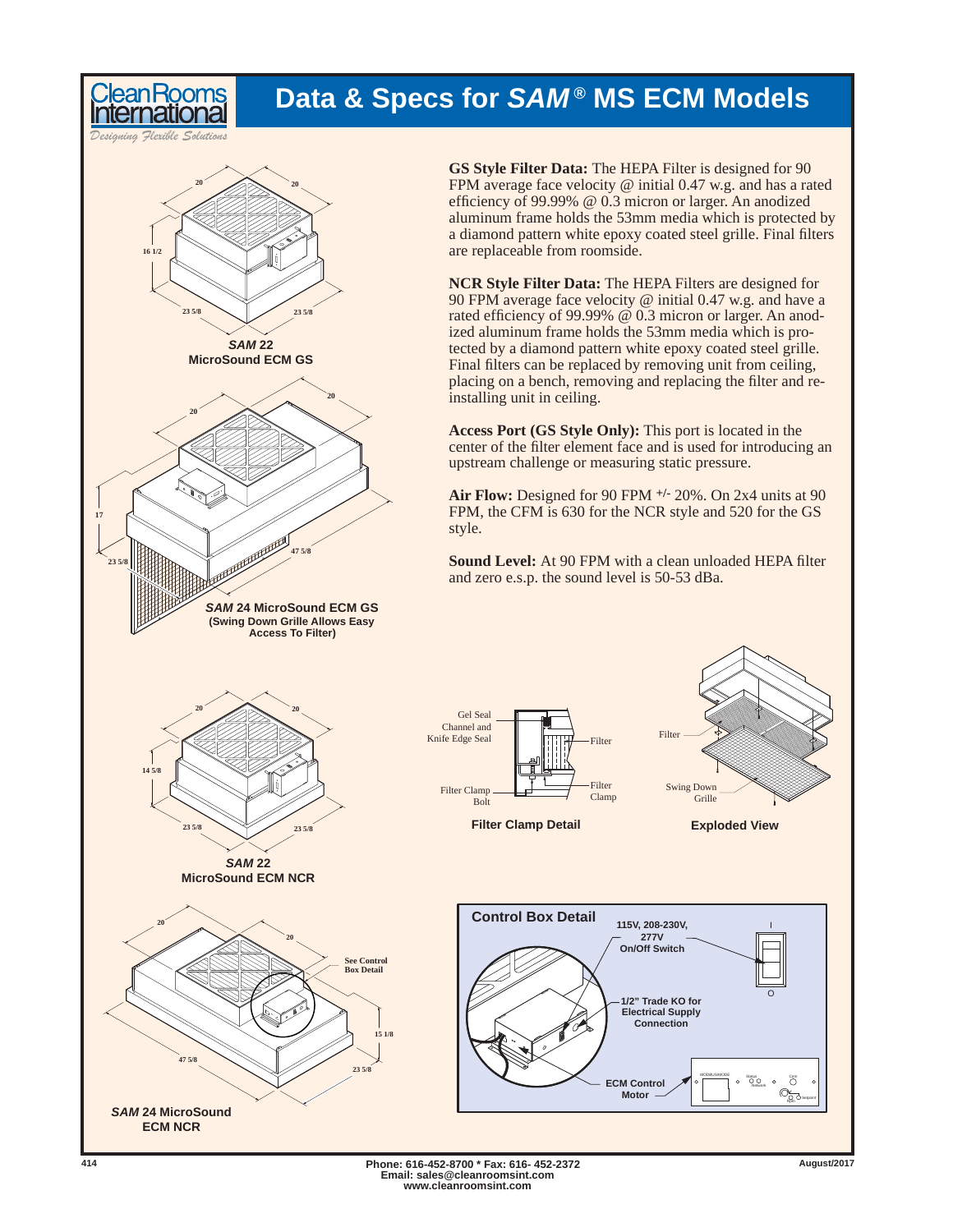

*Designing Flexible Solutions*

| <b>Base Model</b><br>(Ordering Information) |                             |              |              |         |              |                              |                     |  |
|---------------------------------------------|-----------------------------|--------------|--------------|---------|--------------|------------------------------|---------------------|--|
| Mfg. Code                                   | <b>Model or Description</b> | <b>Style</b> | <b>Size</b>  | Voltage | <b>Motor</b> | <b>HEPA</b><br><b>Filter</b> | Weight              |  |
| 12327                                       | SAM 22 MS ECM NCR           | <b>NCR</b>   | $2 \times 2$ | 115     | <b>ECM</b>   | 302070                       | 66 lbs. (29.9 kg.)  |  |
| 12328                                       | SAM 22 MS ECM NCR           | <b>NCR</b>   | 2x2          | 208-230 | <b>ECM</b>   | 302070                       | 66 lbs. (29.9 kg.)  |  |
| 12329                                       | SAM 22 MS ECM NCR           | <b>NCR</b>   | $2 \times 2$ | 277     | <b>ECM</b>   | 302070                       | 66 lbs. (29.9 kg.)  |  |
| 12333                                       | SAM 24 MS ECM NCR           | <b>NCR</b>   | 2x4          | 115     | <b>ECM</b>   | 302090                       | 77 lbs. (34.9 kg.)  |  |
| 12334                                       | SAM 24 MS ECM NCR           | <b>NCR</b>   | $2 \times 4$ | 208-230 | <b>ECM</b>   | 302090                       | 77 lbs. (34.9 kg.)  |  |
| 12335                                       | SAM 24 MS ECM NCR           | <b>NCR</b>   | 2x4          | 277     | <b>ECM</b>   | 302090                       | 77 lbs. (34.9 kg.)  |  |
| 12330                                       | SAM 22 MS ECM GS            | GS           | $2 \times 2$ | 115     | <b>ECM</b>   | 302201                       | 81 lbs. (36.7 kg.)  |  |
| 12331                                       | SAM 22 MS ECM GS            | GS           | 2x2          | 208-230 | <b>ECM</b>   | 302201                       | 81 lbs. (36.7 kg.)) |  |
| 12332                                       | SAM 22 MS ECM GS            | GS           | $2 \times 2$ | 277     | <b>ECM</b>   | 302201                       | 81 lbs. (36.7 kg.)  |  |
| 12336                                       | SAM 24 MS ECM GS            | <b>GS</b>    | 2x4          | 115     | <b>ECM</b>   | 302200                       | 101 lbs. (45.8 kg.) |  |
| 12337                                       | SAM 24 MS ECM GS            | GS           | $2 \times 4$ | 208-230 | <b>ECM</b>   | 302200                       | 101 lbs. (45.8 kg.) |  |
| 12338                                       | SAM 24 MS ECM GS            | GS           | $2 \times 4$ | 277     | <b>ECM</b>   | 302200                       | 101 lbs. (45.8 kg.) |  |

| Performance Data (2x4 units*) |              |         |           |                        |                      |                               |  |  |
|-------------------------------|--------------|---------|-----------|------------------------|----------------------|-------------------------------|--|--|
| <b>Style</b>                  | <b>Motor</b> | Voltage | <b>Hz</b> | <b>Watts</b><br>@90FPM | <b>CFM</b><br>@90FPM | <b>Running Amps</b><br>@90FPM |  |  |
| <b>NCR</b>                    | <b>ECM</b>   | 115     | 60        | 135                    | 630                  | 1.82                          |  |  |
| <b>NCR</b>                    | <b>ECM</b>   | 208-230 | 50/60     | 135                    | 630                  | 1.10                          |  |  |
| <b>NCR</b>                    | <b>ECM</b>   | 277     | 60        | 135                    | 630                  | .79                           |  |  |
| GS                            | <b>ECM</b>   | 115     | 60        | 96                     | 520                  | 1.34                          |  |  |
| GS                            | <b>ECM</b>   | 208-230 | 50/60     | 96                     | 520                  | .78                           |  |  |
| <b>GS</b>                     | <b>ECM</b>   | 277     | 60        | 96                     | 520                  | .58                           |  |  |
|                               |              |         |           |                        |                      |                               |  |  |
|                               |              |         |           |                        |                      |                               |  |  |

\* Based on 60Hz, without a prefilter, 0.0" ESP

**\*\*** Consult factory for 2x2 units

Performance testing based on Shortridge multi-point velgrid with 2" standoffs



*For more information and illustrations please refer to the back of this section*